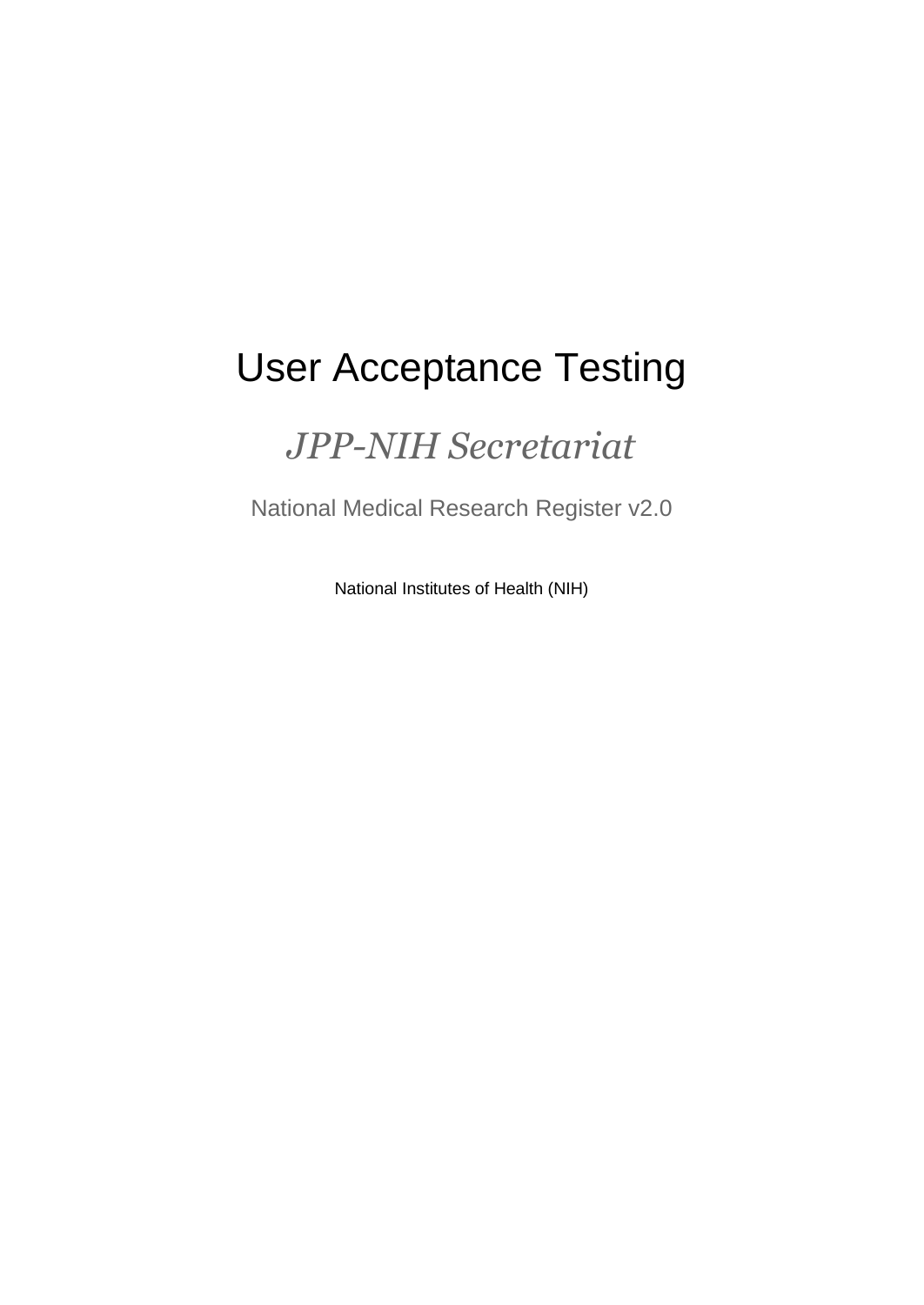## **1.0 – Flows & Functions for JPP NIH Secretariat**

### **1.1 - As Secretariat**

#### **1.1.1 Submission Processing**

- 1. Go to the url [https://nmrr.gov.my](https://nmrr.gov.my/)
- 2. Login as a necessary individual with an assigned role as JPP NIH Secretariat and go to the Approval page.



3. Secretariat should be able to see the submission under the assigned secretariat. (Status: Processing Submission by JPPNIH Secretariat).

| Keyword           | Search NMRR ID, Research ID or Title of the Submission |                                     |                         | Status<br>Select All                                       |                   |                 |   |      |
|-------------------|--------------------------------------------------------|-------------------------------------|-------------------------|------------------------------------------------------------|-------------------|-----------------|---|------|
| <b>EXCEL</b><br># | PDF<br>Show 10<br>Research ID                          | $\omega$<br>entries<br>NMRR ID<br>٠ | Title                   | <b>Status</b>                                              | Day To Submission | Action          |   |      |
|                   | <b>RSCH ID-21-</b><br>00004-QOY                        | NMRR ID-21-<br>00002-HMI            | Mixed Method<br>Testing | Processing<br>Submission by JPP-<br>NIH Secretariat        | $\ddot{o}$        | n<br>$\circ$    | ۵ |      |
| $\overline{2}$    | RSCH ID-21-<br>00005-MHN                               | NMRR ID-21-<br>00004-0J4            | Biobanking<br>Testing   | Processing<br>Submission by JPP-<br><b>NIH Secretariat</b> | $^\circ$          | 800             |   |      |
|                   | Showing 1 to 2 of 2 entries                            |                                     |                         |                                                            |                   | <b>Previous</b> |   | Next |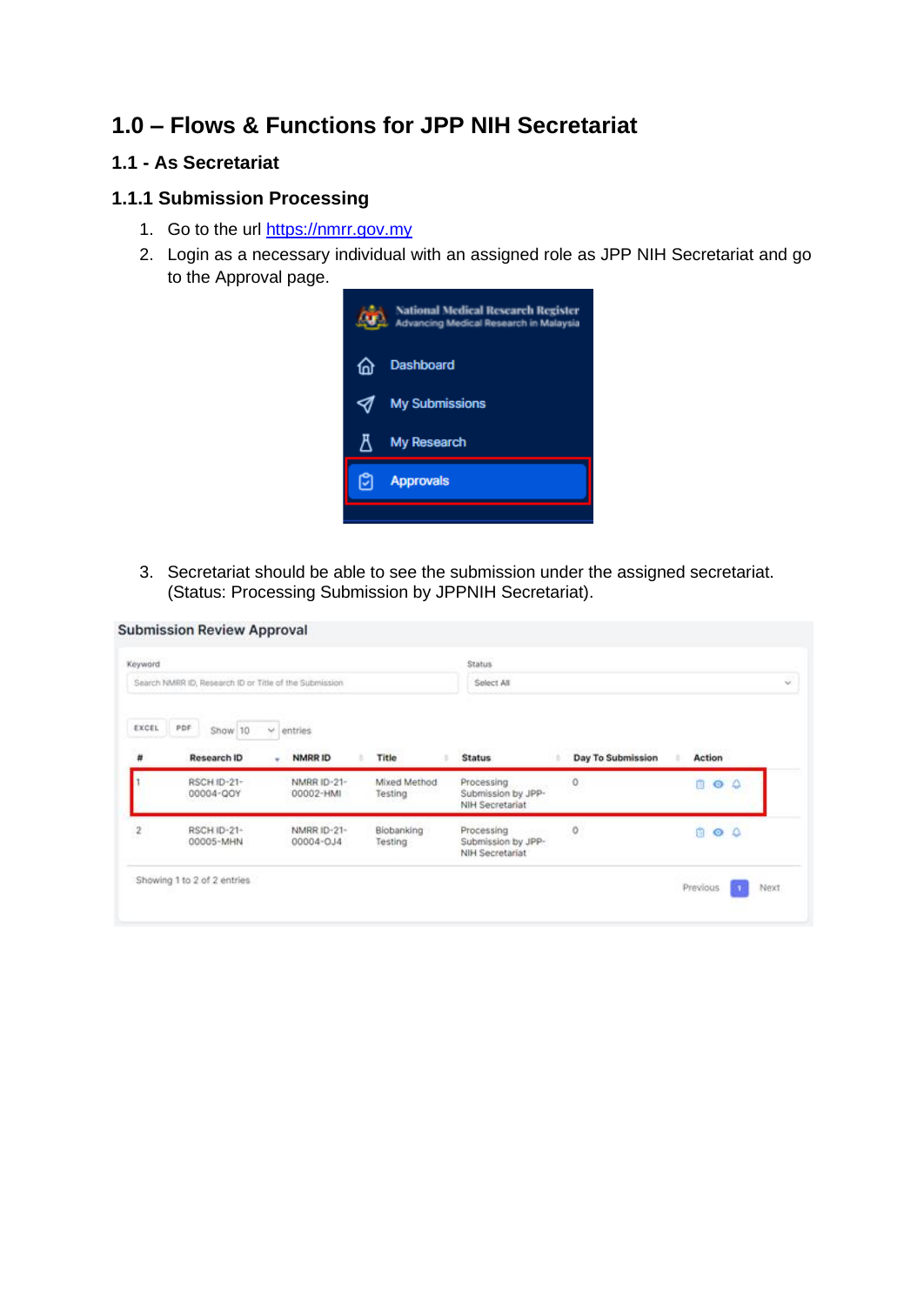4. Click on the view data (eye icon) to go into that submission details, notification (bell icon) to go into the email notification history. To process the submission, go into the Processing Submission page (paper icon).

| Action            |
|-------------------|
| ۵<br>⊙            |
| Ġ,<br>$O$ $O$     |
| Day To Submission |

5. Click on the "Create Review" button at the top to create a new review sheet and a review revision should be created as below. History detail also can be seen at the bottom part of the page.

| Research ID RSCH ID-21-00004-QOY NMRR ID NMRR ID-21-00002-HMI Protocol ID -<br>Status Processing Submission by JPP-NIH Secretariat<br><b>Review Revisions</b><br>Show 10<br>$\vee$ entries<br><b>Revision ID</b> |                                                                                                                |                            | Last updated on Aug 29, 2021 |                     |      |
|------------------------------------------------------------------------------------------------------------------------------------------------------------------------------------------------------------------|----------------------------------------------------------------------------------------------------------------|----------------------------|------------------------------|---------------------|------|
|                                                                                                                                                                                                                  |                                                                                                                |                            |                              |                     |      |
|                                                                                                                                                                                                                  |                                                                                                                |                            |                              |                     |      |
|                                                                                                                                                                                                                  | <b>Secretariat</b><br>ö.                                                                                       |                            | <b>Created Date</b><br>٠     | <b>Action</b>       |      |
|                                                                                                                                                                                                                  |                                                                                                                | No data available in table |                              |                     |      |
|                                                                                                                                                                                                                  |                                                                                                                |                            |                              | Previous            | Next |
|                                                                                                                                                                                                                  |                                                                                                                |                            |                              |                     |      |
|                                                                                                                                                                                                                  |                                                                                                                |                            |                              |                     |      |
|                                                                                                                                                                                                                  |                                                                                                                |                            |                              |                     |      |
| $\vee$ entries                                                                                                                                                                                                   |                                                                                                                |                            |                              |                     |      |
|                                                                                                                                                                                                                  | <b>Secretariat</b><br>٥                                                                                        |                            |                              | <b>Action</b>       |      |
|                                                                                                                                                                                                                  |                                                                                                                |                            | 31-08-2021                   | 80                  |      |
|                                                                                                                                                                                                                  | Showing 0 to 0 of 0 entries<br><b>Review Revisions</b><br>Show 10<br><b>Revision ID</b><br>REV ID-21-00013-R7J |                            | JPP-NIH Secretariat          | <b>Created Date</b> |      |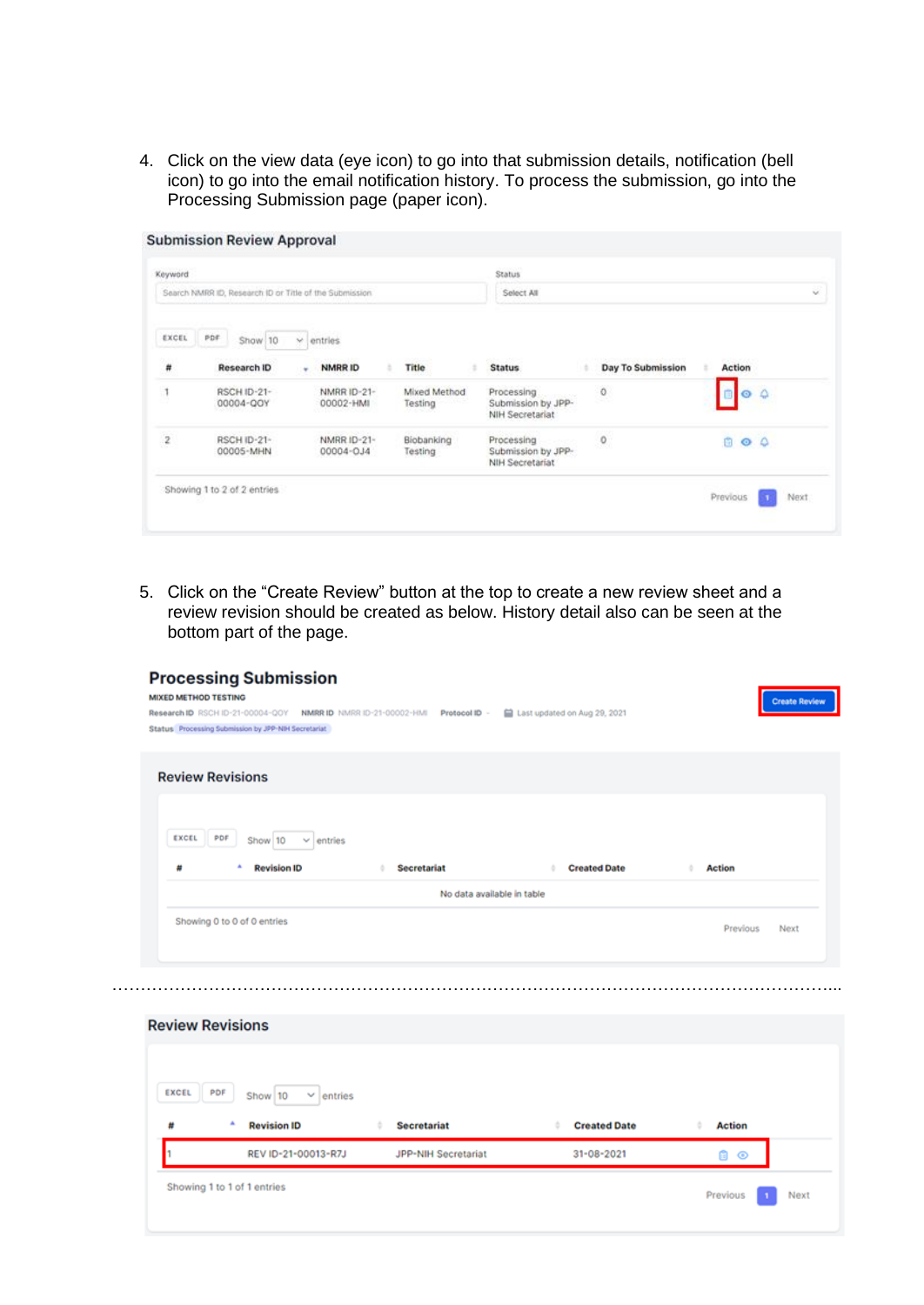6. Click on the view data (eye icon) to go into the submission details. To access the checklist and decision selection, click the Review Checklist Completion page (paper icon)

### **Processing Submission**

| Research ID RSCH ID-21-00005-MHN             |                           | NMRR ID NMRR ID-21-00004-OJ4<br>Protocol ID - | Last updated on Aug 31, 2021 |                |
|----------------------------------------------|---------------------------|-----------------------------------------------|------------------------------|----------------|
| Status Undergoing Review by JPP-NIH Reviewer |                           |                                               |                              |                |
| <b>Review Revisions</b>                      |                           |                                               |                              |                |
|                                              |                           |                                               |                              |                |
| PDF<br>EXCEL                                 | Show 10<br>$\vee$ entries |                                               |                              |                |
| 彗                                            | <b>Revision ID</b>        | <b>Secretariat</b>                            | <b>Created Date</b>          | <b>Action</b>  |
|                                              | REV ID-21-00013-R7J       | JPP-NIH Secretariat                           | 31-08-2021                   | 0 <sup>o</sup> |

7. Click on the "Assign Reviewer" to assign the reviewers for the submission.

#### **Review Checklist Completion**

| <b>CLINICAL AUDIT TESTING</b>                                                                                         |                 | ∢                      |
|-----------------------------------------------------------------------------------------------------------------------|-----------------|------------------------|
| Last updated on Sep 06, 2021<br>NMRR ID NMRR ID-21-00006-4EZ<br>Protocol ID -<br>Research ID RSCH ID-21-00008-TYA     |                 |                        |
| Status Processing Submission by JPP-NIH Secretariat                                                                   |                 |                        |
|                                                                                                                       |                 |                        |
| <b>Reviewers</b>                                                                                                      |                 | <b>Assign Reviewer</b> |
|                                                                                                                       |                 |                        |
| CHECKLIST<br><b>NAME</b><br>RECOMMENDATION<br><b>DAY TO ASSIGNMENT</b><br>$\theta$                                    | <b>END DATE</b> |                        |
| <b>JPP NIH Review</b>                                                                                                 |                 |                        |
|                                                                                                                       |                 |                        |
| $\bigcirc$ All(18) $\bigcirc$ Yes(0) $\bigcirc$ No(0) $\bigcirc$ Not Relevant(0)<br>◯ Complete(18)<br>Not Complete(0) |                 |                        |
| DATA                                                                                                                  | <b>STATUS</b>   | <b>COMMENTS</b>        |
|                                                                                                                       |                 |                        |

8. Select the name of the reviewer and end date of the reviewing process, click add to insert the name of the reviewers

| <b>Reviewers</b>               |      |                                                              |                                      |
|--------------------------------|------|--------------------------------------------------------------|--------------------------------------|
| Select Reviewer *              |      | End Date *                                                   |                                      |
| Dr Asyraf Syahmi Bin Mohd Noor |      | dd/mm/yyyy<br>$\mathbf{v}_\mathrm{d}$                        | □                                    |
|                                |      |                                                              | Add                                  |
| $\tilde{n}$                    | NAME | <b>END DATE</b>                                              |                                      |
|                                |      |                                                              |                                      |
|                                |      |                                                              |                                      |
| $\overline{\mathbf{3}}$        |      | REVIEW REPORT OF RESEARCH PROTOCOLS INVOLVING HUMAN SUBJECTS | Cancel<br>Save<br>Nurainna Abd Majid |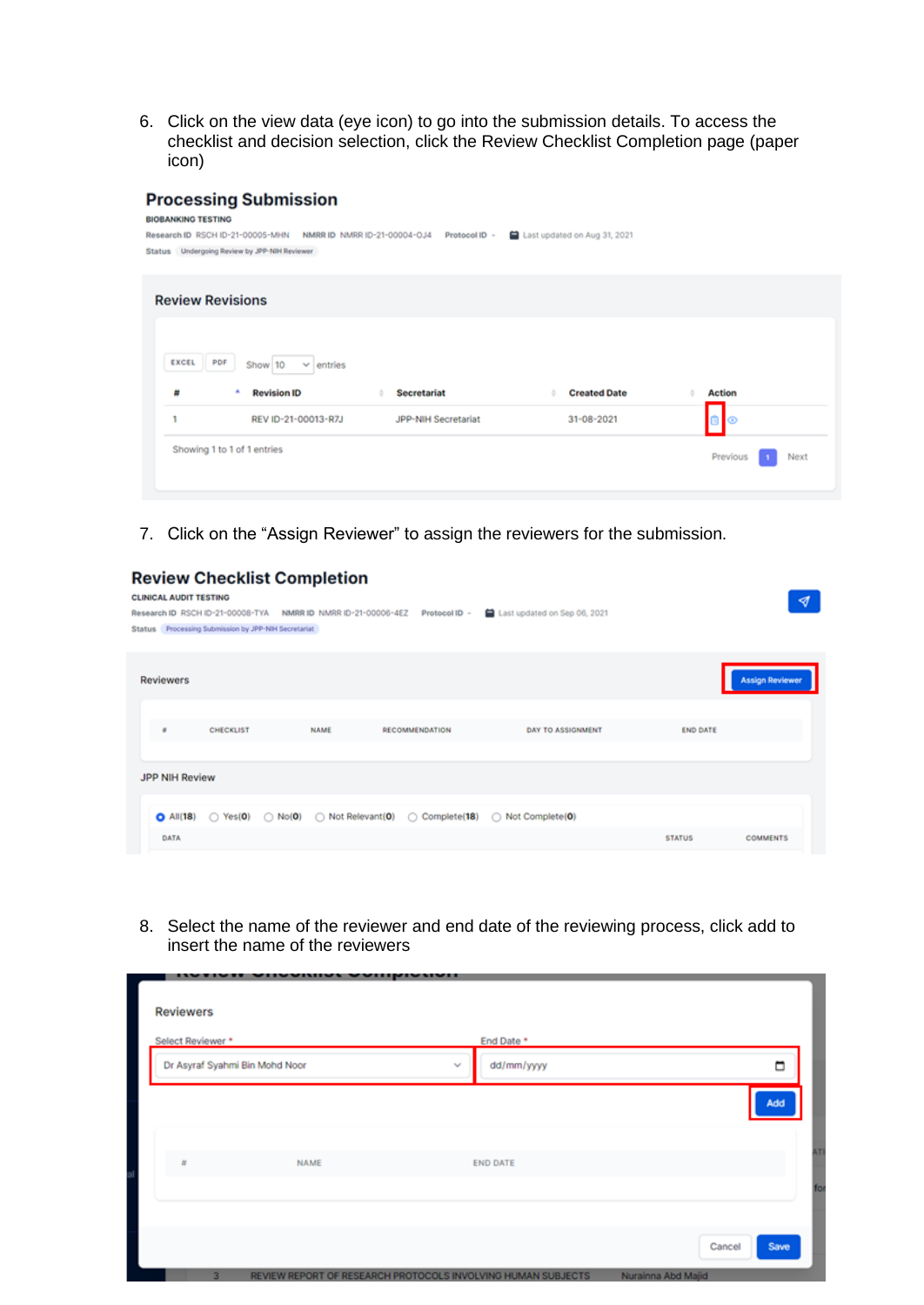9. Multiple Reviewers can be added during the assignment. To confirm the reviewers and to send email notification for the reviewer, click "Save" button

| Select Reviewer *       |                                  |  | End Date * |                 |  |     |
|-------------------------|----------------------------------|--|------------|-----------------|--|-----|
|                         | Dr Thiruventhiran                |  | dd/mm/yyyy |                 |  |     |
|                         |                                  |  |            |                 |  | Add |
| $\mathbf{u}$            | NAME                             |  |            | <b>END DATE</b> |  |     |
| 1                       | Sharifah Zawani Syed Ahmad Yunus |  |            | 2021-08-31      |  |     |
| $\overline{\mathbf{2}}$ | MOHD AZRANSHAH BIN HASSAN        |  |            | 2021-08-31      |  |     |
|                         |                                  |  |            |                 |  |     |

10. Once the reviewer names are saved, a list will be displayed on the "Review Checklist Completion" page. Secretariat can change the decision by clicking the decision icon button on the top right of the page.

| <b>BIOBANKING TEST</b> | <b>Review Checklist Completion</b><br>Research ID RSCH ID-21-00004-UUO<br>Status Undergoing Review by JPP-NIH Reviewer | NMRRID NMRRID-21-00004-SJC<br>Protocol ID -                                     | Last updated on Aug 14, 2021 |                     |                        |
|------------------------|------------------------------------------------------------------------------------------------------------------------|---------------------------------------------------------------------------------|------------------------------|---------------------|------------------------|
| <b>Reviewers</b>       |                                                                                                                        |                                                                                 |                              |                     | <b>Assign Reviewer</b> |
| $\mathbf{u}$           | <b>CHECKLIST</b>                                                                                                       | NAME                                                                            | RECOMMENDATION               | ASSIGNED DATE       |                        |
| ٠                      | JPP NIH Review                                                                                                         | Sharifah Zawani Syed Ahmad Yunus                                                |                              | 2021-08-14 15:56:46 | ⊜                      |
| 2                      | JPP NIH Review                                                                                                         | Mohd Azranshah Bin Hassan                                                       |                              | 2021-08-14 15:56:47 | G                      |
| <b>JPP NIH Review</b>  |                                                                                                                        |                                                                                 |                              |                     |                        |
| $O$ All(18)            |                                                                                                                        | $\bigcirc$ Yes(0) $\bigcirc$ No(0) $\bigcirc$ Not Relevant(0)<br>◯ Complete(18) | ◯ Not Complete(0)            |                     |                        |
| DATA                   |                                                                                                                        |                                                                                 |                              | <b>STATUS</b>       | <b>COMMENTS</b>        |
| <b>Project Team</b>    |                                                                                                                        |                                                                                 |                              |                     |                        |

11. Click on the decision (rocket button) on top right to assign a decision. A selection of decision should be listed according to the following: -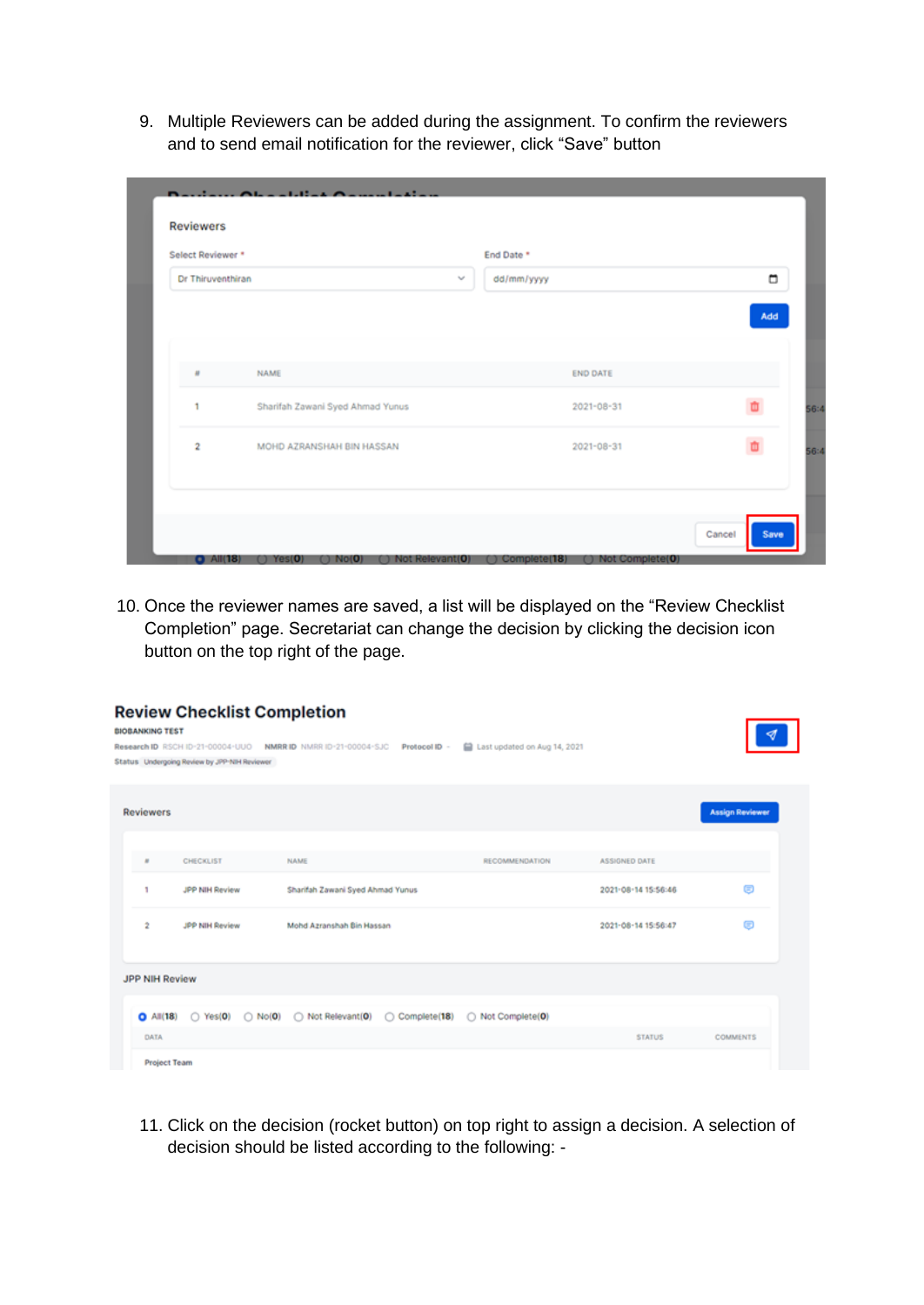- Revision Required (if revision is required, an end date can be inserted to give timeline to the investigator)
- Reassignment to JPP CRC Secretariat
- Undergoing Expedited Review by JPP-NIH Reviewers
- Undergoing Review by JPP NIH Board Panel
- Processing Revision by JPP NIH Secretariat
- Forwarded to MREC for Further Processing:
- Forwarded to MREC Suggest for Exemption
- Forwarded to MREC More than Minimal Risk Study
- Forwarded to MREC For Further Processing
- Forwarded to MREC Suggest for Approval
- Forwarded to MREC Suggest for Disapproval

End of Flow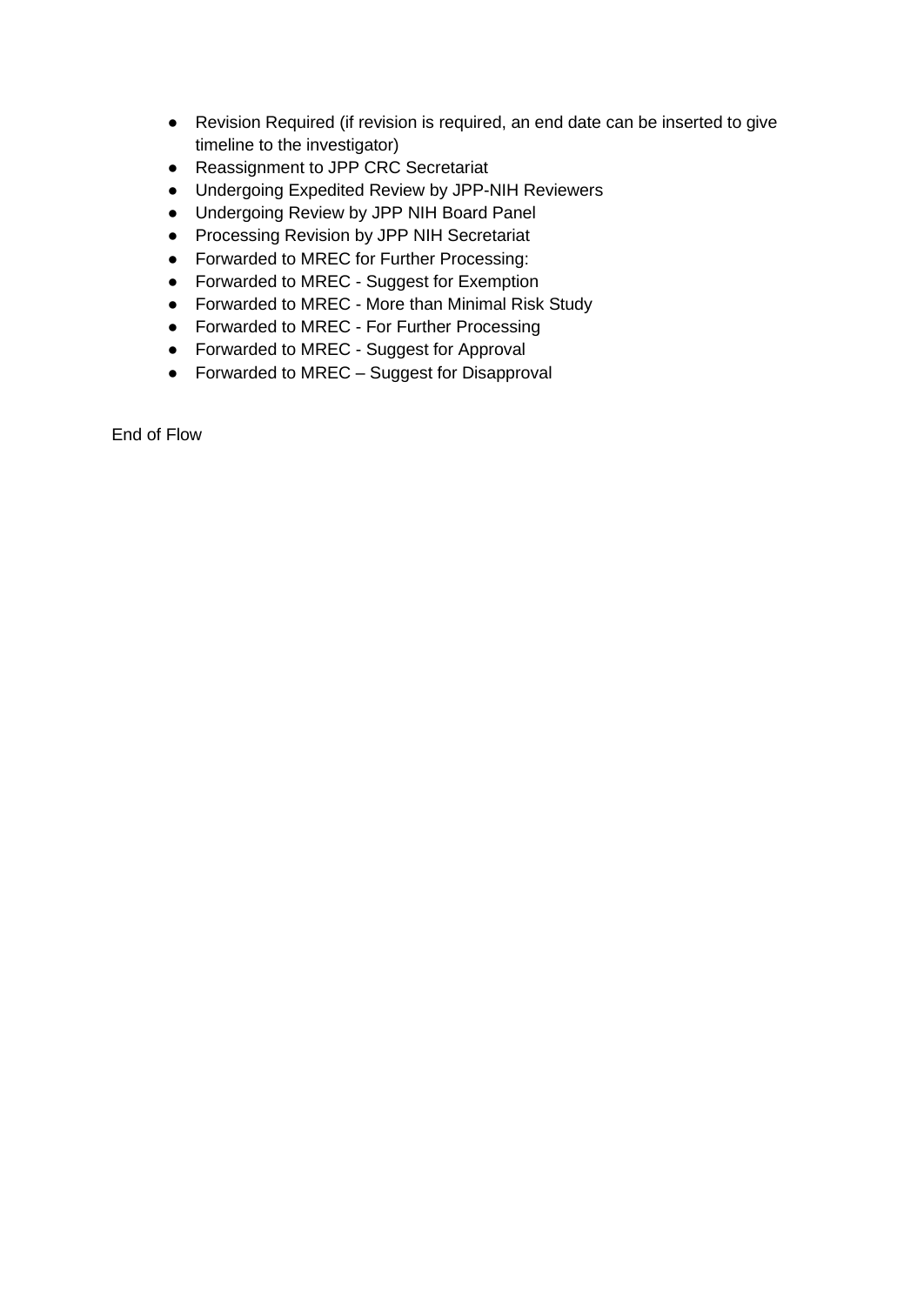#### **1.2 - Compilation of Comments and Checking of Review & Response**

1. Go to the Approval page located on the left side



2. Secretariat should be able to see all submissions under the assigned secretariat. Submission Status can be either as "Undergoing Expedited Review by JPP-NIH Reviewers" or "Undergoing Review by JPP NIH Board Panel" and "Revision Submitted tom JPP-NIH. Click on the view data (eye icon) to go into the submission details. For compilation and further processing, go into the processing submission page by clicking the paper icon.

| Keyword<br>Search NMRR ID, Research ID or Title of the Submission |                                 |                                         | <b>Status</b><br>Select All      |                                                            |                          |                     |  |
|-------------------------------------------------------------------|---------------------------------|-----------------------------------------|----------------------------------|------------------------------------------------------------|--------------------------|---------------------|--|
| <b>EXCEL</b><br>PDF<br>雌                                          | Show 10<br><b>Research ID</b>   | entries<br>$\sim$<br><b>NMRRID</b><br>٠ | Title                            | <b>Status</b>                                              | <b>Day To Submission</b> | <b>Action</b>       |  |
| ٠                                                                 | <b>RSCH ID-21-</b><br>00005-MHN | NMRR ID-21-<br>00004-OJ4                | Biobanking<br>Testing            | <b>Undergoing Review</b><br>by JPP-NIH Reviewer            | 7                        | ۵<br>$\bullet$<br>⋒ |  |
| 2                                                                 | <b>RSCH ID-21-</b><br>00008-TYA | NMRR ID-21-<br>00006-4EZ                | <b>Clinical Audit</b><br>Testing | Processing<br>Submission by JPP-<br><b>NIH Secretariat</b> |                          | Ō.<br>ه ه           |  |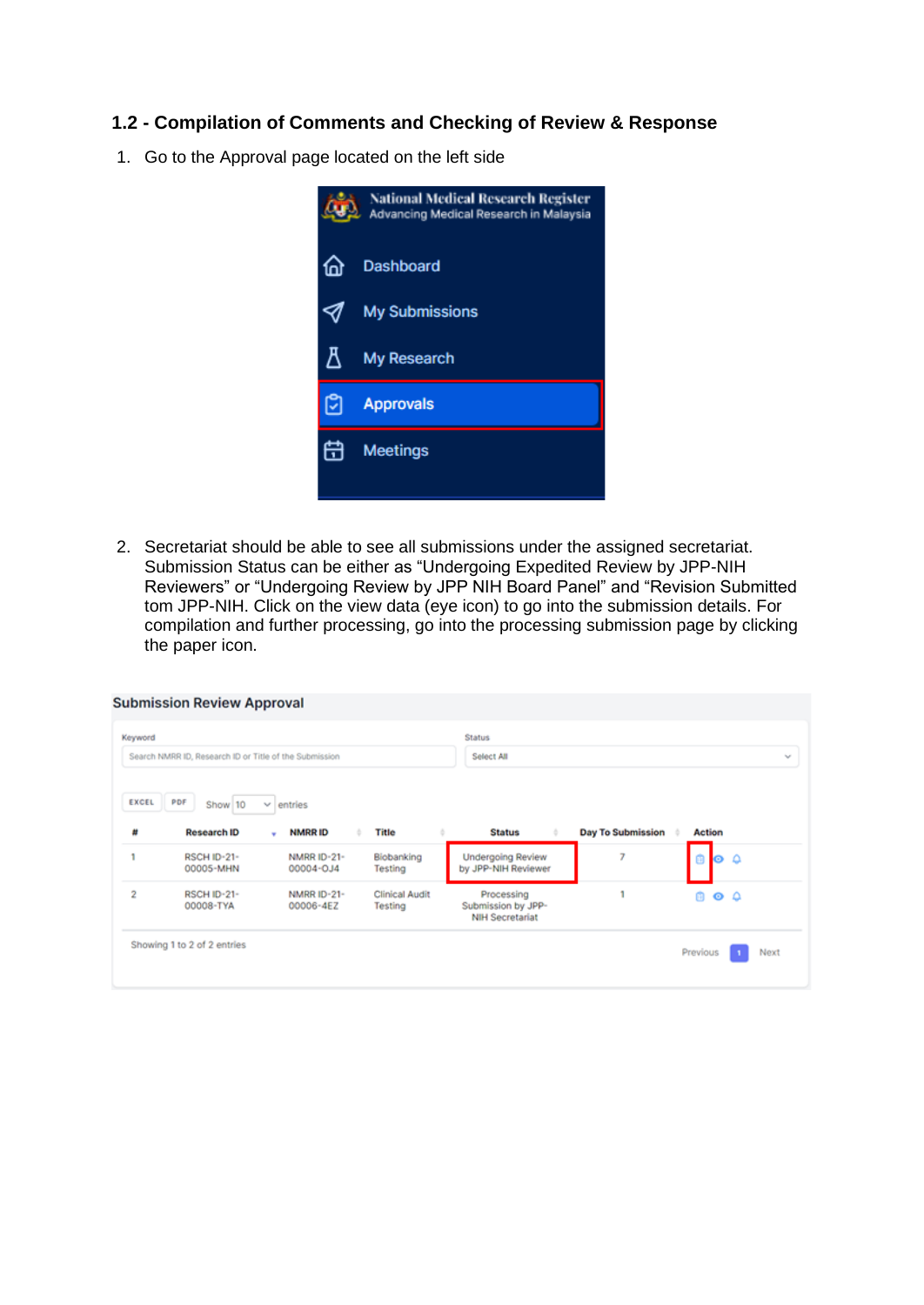3. Click on the view data (eye icon) to go into the submission details and to access the checklist and decision selection, click the Review Checklist Completion page (paper icon)

#### **Processing Submission**

| <b>BIOBANKING TESTING</b>                                                                                      |                  |
|----------------------------------------------------------------------------------------------------------------|------------------|
| Last updated on Aug 31, 2021<br>Research ID RSCH ID-21-00005-MHN NMRR ID NMRR ID-21-00004-0J4<br>Protocol ID - |                  |
| Status Undergoing Review by JPP-NIH Reviewer                                                                   |                  |
|                                                                                                                |                  |
|                                                                                                                |                  |
| <b>Review Revisions</b>                                                                                        |                  |
|                                                                                                                |                  |
|                                                                                                                |                  |
| PDF<br><b>EXCEL</b><br>Show 10<br>$\vee$ entries                                                               |                  |
| <b>Revision ID</b><br><b>Created Date</b>                                                                      | <b>Action</b>    |
| 慧<br><b>Secretariat</b>                                                                                        |                  |
| REV ID-21-00013-R7J<br>JPP-NIH Secretariat<br>31-08-2021                                                       | $\circ$          |
| Showing 1 to 1 of 1 entries                                                                                    | Previous<br>Next |

1. On reviewer listing, click on the Reviewer comment icon to view individual reviewers' comment (this will appear once the reviewer has reviewed the submission and make a recommendation.) Recommendation made by each reviewer will be displayed individually.

| Status           | Research ID RSCH ID-21-00005-MHN<br>Undergoing Review by JPP-NIH Reviewer | NMRR ID NMRR ID-21-00004-OJ4     | Last updated on Aug 31, 2021<br>Protocol ID - |                             |                 |                |                        |
|------------------|---------------------------------------------------------------------------|----------------------------------|-----------------------------------------------|-----------------------------|-----------------|----------------|------------------------|
|                  |                                                                           |                                  |                                               |                             |                 |                |                        |
| <b>Reviewers</b> |                                                                           |                                  |                                               |                             |                 |                | <b>Assign Reviewer</b> |
|                  |                                                                           |                                  |                                               |                             |                 |                |                        |
| ٠                | <b>CHECKLIST</b>                                                          | <b>NAME</b>                      | RECOMMENDATION                                | DAY TO<br><b>ASSIGNMENT</b> | <b>END DATE</b> |                |                        |
| 1                | JPP NIH Review                                                            | Nurul Syarbani Eliana Binti Musa | Revision Required, Go back to Secretariat     | 7                           | 2021-09-07      | $\circledcirc$ |                        |
| $\overline{2}$   | JPP NIH Review                                                            | Roslinda Binti Abu Sapian        | Completed Review, For MREC to Review          | 7                           | 2021-09-07      | ⊜              |                        |
|                  |                                                                           |                                  |                                               |                             |                 |                |                        |

Reviewer's Comment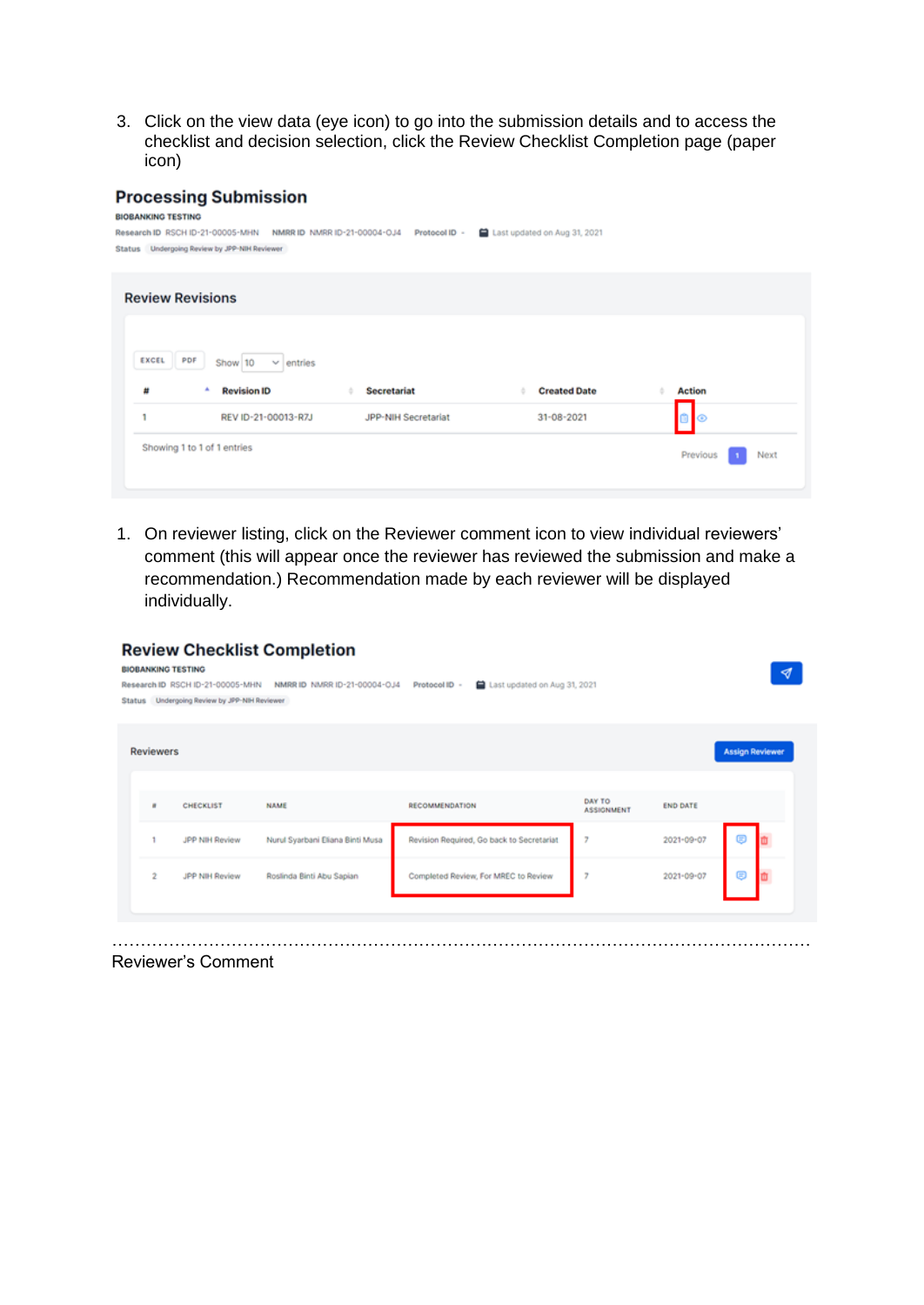| <b>Reviewer's Checklist Details</b><br><b>BIOBANKING TESTING</b><br>Research ID RSCH ID-21-00005-MHN<br>Last updated on Aug 31, 2021<br>NMRR ID NMRR ID-21-00004-OJ4<br>Protocol ID -<br>Status Undergoing Review by JPP-NIH Reviewer |               |                 |
|---------------------------------------------------------------------------------------------------------------------------------------------------------------------------------------------------------------------------------------|---------------|-----------------|
| <b>JPP NIH Review</b>                                                                                                                                                                                                                 |               |                 |
| ◯ Not Relevant(0)<br>$\bigcirc$ Complete(16)<br>$\bigcirc$ All(18)<br>$\bigcirc$ Yes(0) $\bigcirc$ No(0)<br>Not Complete(2)<br>DATA                                                                                                   | <b>STATUS</b> | <b>COMMENTS</b> |
| <b>Project Team</b><br>1) (Subject Matter (Are the objectives achievable, does the research team has the necessary<br>expertise to conduct the study and is there any conflict of<br>interests that could occur?)                     | Not Complete  |                 |
| Introduction & Literature Review<br>1) (is there sufficient literature to explain the history of the study/situation/related<br>intervention, the intent of the study, the facts needed to support the<br>conduct of the study?)      | Complete      | ⊜               |
| Justification                                                                                                                                                                                                                         |               |                 |
| 1) (Is the rationale/justification for the study clearly stated in the context of present knowledge?)                                                                                                                                 | Not Complete  | ⊟               |

4. Once all reviewers have completed the review, compilation can be done by Secretariat. Secretariat first need to finalise the status of each item by clicking on the status drop-down to change the status of the checklist item.

| <b>JPP NIH Review</b>                                                                                                                                                                                                            |                                                                                        |                 |
|----------------------------------------------------------------------------------------------------------------------------------------------------------------------------------------------------------------------------------|----------------------------------------------------------------------------------------|-----------------|
| $\bigcirc$ No(0) $\bigcirc$ Not Relevant(0)<br>◯ Complete(18)<br>◯ Not Complete(0)<br>$O$ All $(18)$<br>$\bigcirc$ Yes(O)                                                                                                        |                                                                                        |                 |
| <b>DATA</b>                                                                                                                                                                                                                      | <b>STATUS</b>                                                                          | <b>COMMENTS</b> |
| <b>Project Team</b><br>1) (Subject Matter (Are the objectives achievable, does the research team has the necessary<br>expertise to conduct the study and is there any conflict of<br>interests that could occur?)                | Complete<br>Yes<br><b>No</b>                                                           | o<br>⊟          |
| Introduction & Literature Review<br>1) (Is there sufficient literature to explain the history of the study/situation/related<br>intervention, the intent of the study, the facts needed to support the<br>conduct of the study?) | <b>Not Relevant</b><br>Complete<br>Not Complete<br>Complete<br>$\overline{\mathbf{v}}$ | m               |
| Justification                                                                                                                                                                                                                    |                                                                                        |                 |
| 1) (Is the rationale/justification for the study clearly stated in the context of present knowledge?)                                                                                                                            | Complete<br>$\mathcal{N}_{\mathbf{p}}(\mathcal{C})$                                    | Q<br>m          |
| 2) (Does the project address important/relevant scientific/public health issues?)                                                                                                                                                | Complete<br>$\sim$                                                                     | o<br>⊟          |
| 3) (Will the proposed research contribute new knowledge in the subject area?)                                                                                                                                                    | Complete<br>$\mathcal{N}_{\mathbf{R}}$                                                 | o<br>œ          |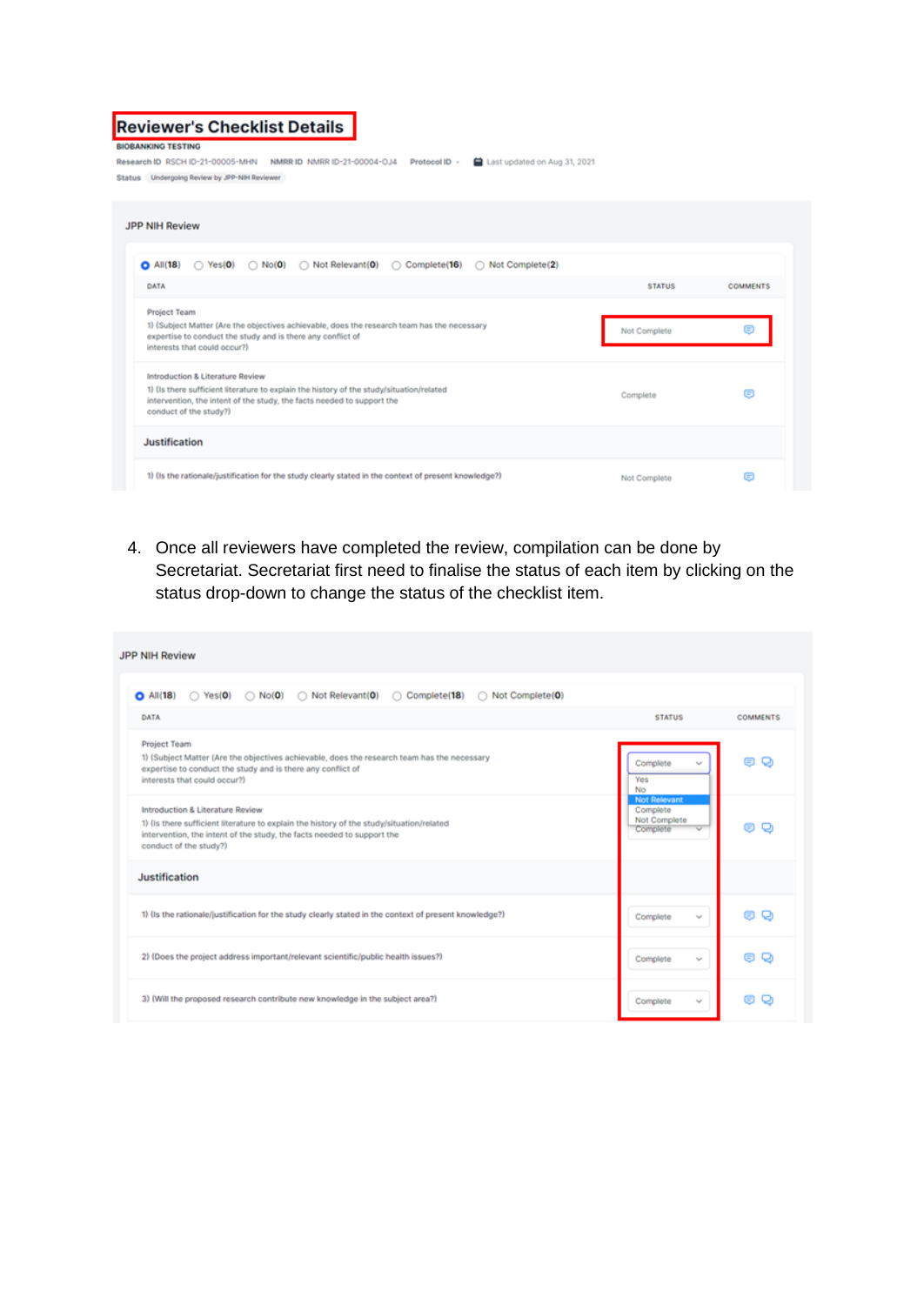5. Then, the compilation is performed by clicking on the comment icon to do a compilation comment.

| JPP NIH Review                                                                                                                                                                               |               |          |
|----------------------------------------------------------------------------------------------------------------------------------------------------------------------------------------------|---------------|----------|
| Not Relevant(0)<br>Complete(18)<br>Not Complete(0)<br>$\bigcirc$ No(0)<br>All(18)<br>Yes(0)<br>o<br>$\circ$                                                                                  |               |          |
| DATA                                                                                                                                                                                         | <b>STATUS</b> | COMMENTS |
| Project Team                                                                                                                                                                                 |               |          |
| 1) (Subject Matter (Are the objectives achievable, does the research team has the necessary<br>expertise to conduct the study and is there any conflict of<br>interests that could occur?)   | Complete      |          |
| Introduction & Literature Review                                                                                                                                                             |               |          |
| 1) (is there sufficient literature to explain the history of the study/situation/related<br>intervention, the intent of the study, the facts needed to support the<br>conduct of the study?) | Complete      |          |
| Justification                                                                                                                                                                                |               |          |
| 1) (is the rationale/justification for the study clearly stated in the context of present knowledge?)                                                                                        | Complete      |          |
| 2) (Does the project address important/relevant scientific/public health issues?)                                                                                                            | Complete      |          |
| 3) (Will the proposed research contribute new knowledge in the subject area?)                                                                                                                | Complete<br>× |          |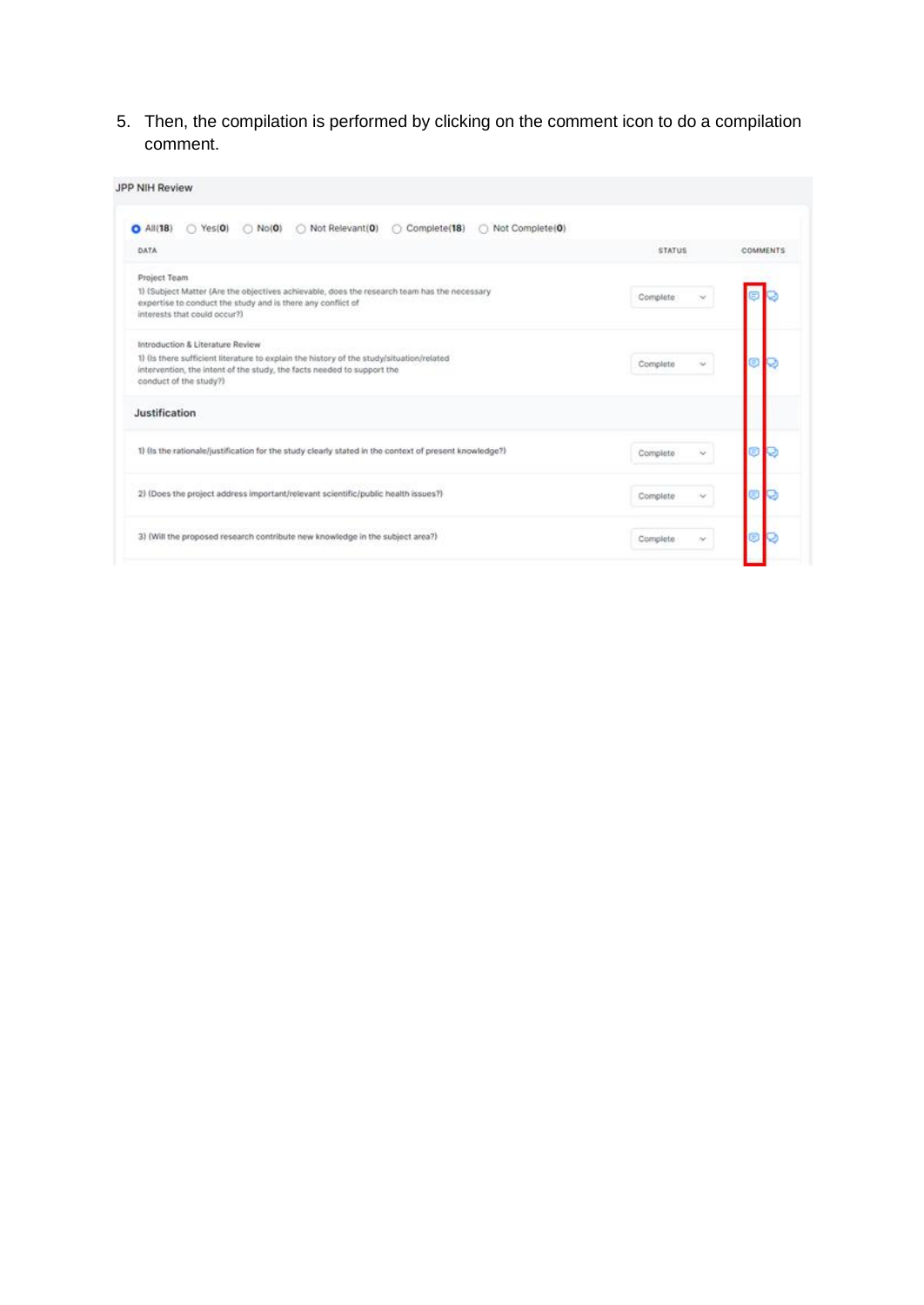6. This icon will show all the comments done by each individual reviewer inside the comment box. Secretariat will be able to edit the comments and finalise the comment given in the comments box. Additional sentences and comments can be inserted by the secretariat at this stage. Click the "comment button" to enter the final compilation comment (this is the comment investigator will be able to see during the revision)

| add more literature |          |
|---------------------|----------|
| complete            |          |
|                     |          |
|                     |          |
|                     |          |
|                     |          |
|                     |          |
|                     |          |
|                     |          |
|                     |          |
|                     |          |
|                     |          |
|                     | $\times$ |
| Comments            |          |
|                     |          |
| no complete         |          |
|                     |          |
|                     |          |
|                     |          |
|                     |          |
|                     |          |
|                     |          |
|                     |          |
|                     |          |
|                     |          |
|                     |          |
|                     |          |
|                     |          |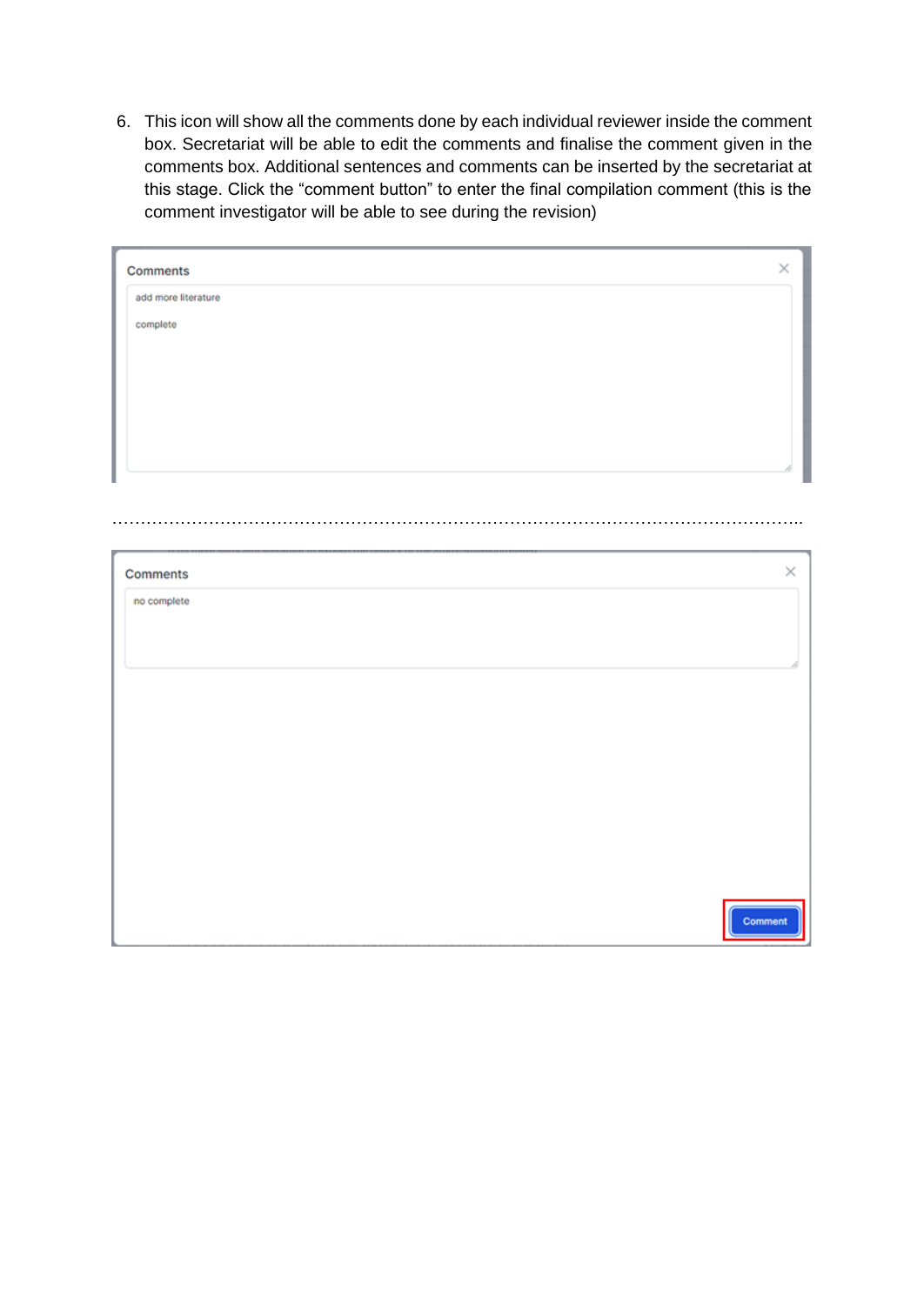7. Compilation comments can also be seen by clicking the compilation & response icon (green box) next to the comment icon (investigator response later will be displayed after the revision has been submitted by the investigator)

| Not Complete(0)<br>Not Relevant(0)<br>Complete(18)<br>$O$ All $(18)$<br>Yes(0)<br>No(0)                                                                                                      |                    |          |
|----------------------------------------------------------------------------------------------------------------------------------------------------------------------------------------------|--------------------|----------|
| DATA                                                                                                                                                                                         | <b>STATUS</b>      | COMMENTS |
| Project Team                                                                                                                                                                                 |                    |          |
| 1) (Subject Matter (Are the objectives achievable, does the research team has the necessary<br>expertise to conduct the study and is there any conflict of<br>interests that could occur?)   | Complete<br>$\sim$ |          |
| Introduction & Literature Review                                                                                                                                                             |                    |          |
| 1) (is there sufficient literature to explain the history of the study/situation/related<br>intervention, the intent of the study, the facts needed to support the<br>conduct of the study?) | Complete<br>$\sim$ |          |
| Justification                                                                                                                                                                                |                    |          |
| 1) (is the rationale/justification for the study clearly stated in the context of present knowledge?)                                                                                        | Complete<br>$\sim$ |          |
| 2) (Does the project address important/relevant scientific/public health issues?)                                                                                                            | Complete           |          |
| 3) (Will the proposed research contribute new knowledge in the subject area?)                                                                                                                | Complete           |          |

- 8. Once compilation or checking is done, click on the rocket button on top right to assign a decision. A selection of decisions should be listed according to the following: -
	- Revision Required (if revision is required, an end date can be inserted to give a timeline to the investigator)
	- Reassignment to JPP CRC Secretariat
	- Undergoing Expedited Review by JPP-NIH Reviewers
	- Undergoing Review by JPP NIH Board Panel
	- Processing Revision by JPP NIH Secretariat
	- Forwarded to MREC for Further Processing:
	- Forwarded to MREC Suggest For Exemption
	- Forwarded to MREC More than Minimal Risk Study
	- Forwarded to MREC For Further Processing
	- Forwarded to MREC Suggest for Approval
	- Forwarded to MREC Suggest For Disapproval

#### **CLINICAL AUDIT TESTING** Research ID RSCH ID-21-00008-TYA NMRR ID NMRR ID-21-00006-4EZ Protocol ID - 自 Last updated on Sep 08, 2021 Status Undergoing Review by JPP-NH Board Review **Assign Reviewe** Reviewers DAY TO<br>ASSIGNMENT CHECKLIST NAME RECOMMENDATION **END DATE** JPP NIH Review Nurul Syarbani Eliana Binti Musa Revision Required, Go back to Reviewers 2021-09-22 日 面  $\circ$

#### **Review Checklist Completion**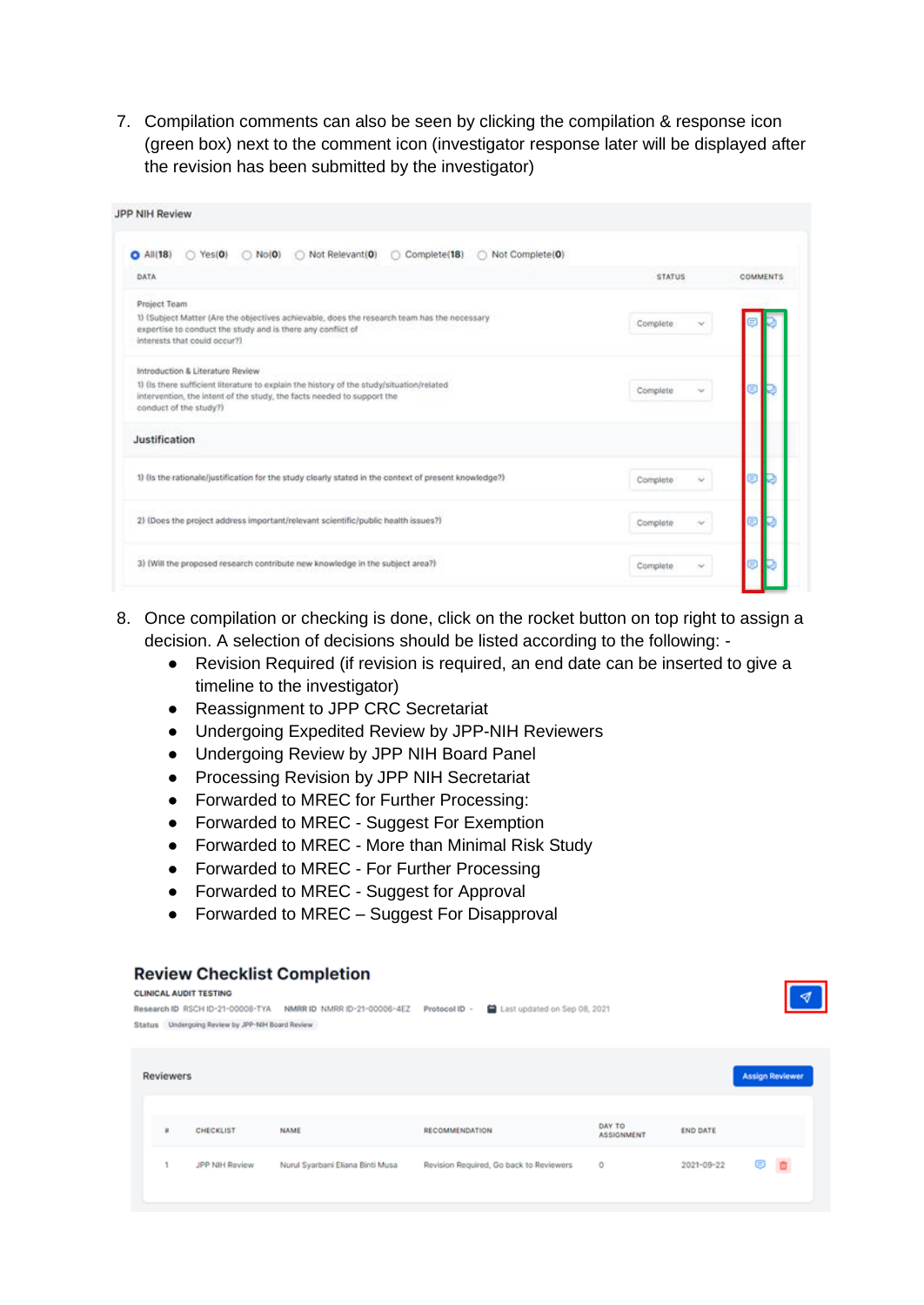End of Flow

## **1.3- JPP NIH Meeting Setup**

- 1. Go to the url [https://nmrr.gov.my](https://nmrr.gov.my/)
- 2. Login as necessary individual with assigned role as JPP NIH Secretariat .
- 3. Click on the create meeting on the left of the page

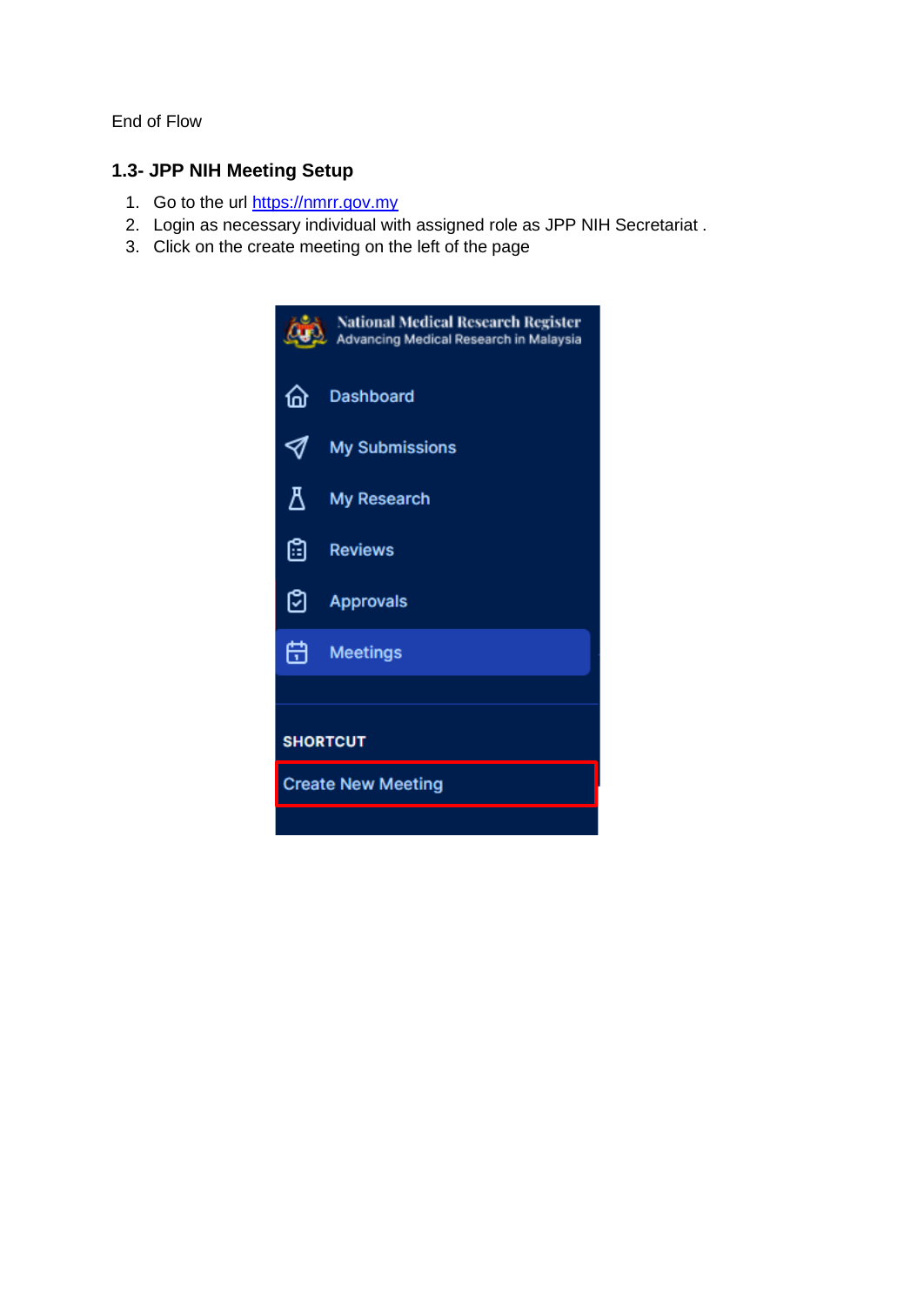4. Fill in the title, panel and other necessary information. The chairperson should be selected from either NIH Manager or NIH directors. Panel Title should be selected either Biomedical or Clinical/Public Health. Selection of the panel title will lead to panel member list to be shown automatically and secretariat and choose to add additional members from outside of the panel if necessary.

| <b>New Meeting</b>         |              |
|----------------------------|--------------|
| <b>Meeting Information</b> |              |
| Chair person               |              |
| Superadmin                 | $\checkmark$ |
| <b>Panel Title</b>         |              |
| <b>Red Panel</b>           | $\checkmark$ |
| Date                       |              |
| 08/09/2021                 | $\Box$       |
| Place                      |              |
| BMP#                       |              |
|                            |              |

5. The study list will appear from the list of studies assigned with "Undergoing Review by JPP NIH Board Panel". Once the information has been completed, click on the save/create button. A meeting file should be created with a list of attendance for the upcoming meeting. An email will be sent to all attendees for confirmation.

| <b>Study List</b>          |                             |                                        |                      | Mixed Method Testing $\sim$ | Add     |
|----------------------------|-----------------------------|----------------------------------------|----------------------|-----------------------------|---------|
|                            |                             |                                        |                      |                             |         |
| $\#$                       | <b>TITLE</b>                |                                        |                      |                             |         |
| $\mathbf{1}$               | <b>Mixed Method Testing</b> |                                        |                      |                             | 亩       |
| <b>Other Members</b>       |                             |                                        | <b>Please Select</b> | $\ddot{\mathbf{v}}$         | Add     |
| #                          |                             | <b>NAME</b>                            |                      |                             |         |
|                            |                             |                                        |                      |                             | Save    |
| <b>Meeting Details</b>     |                             |                                        |                      |                             |         |
| <b>Meeting Information</b> |                             |                                        |                      |                             |         |
| Date of Meeting            |                             | 2021-09-02                             |                      |                             |         |
| <b>Panel Title</b>         |                             | JPP-NIH Clinical / Public Health Panel |                      |                             |         |
| <b>Meeting Place</b>       |                             | BM <sub>6</sub>                        |                      |                             |         |
| <b>Study List</b>          |                             | <b>Mixed Method Testing</b>            | NMRR ID-21-00002-HMI |                             | $\odot$ |
|                            |                             |                                        |                      |                             |         |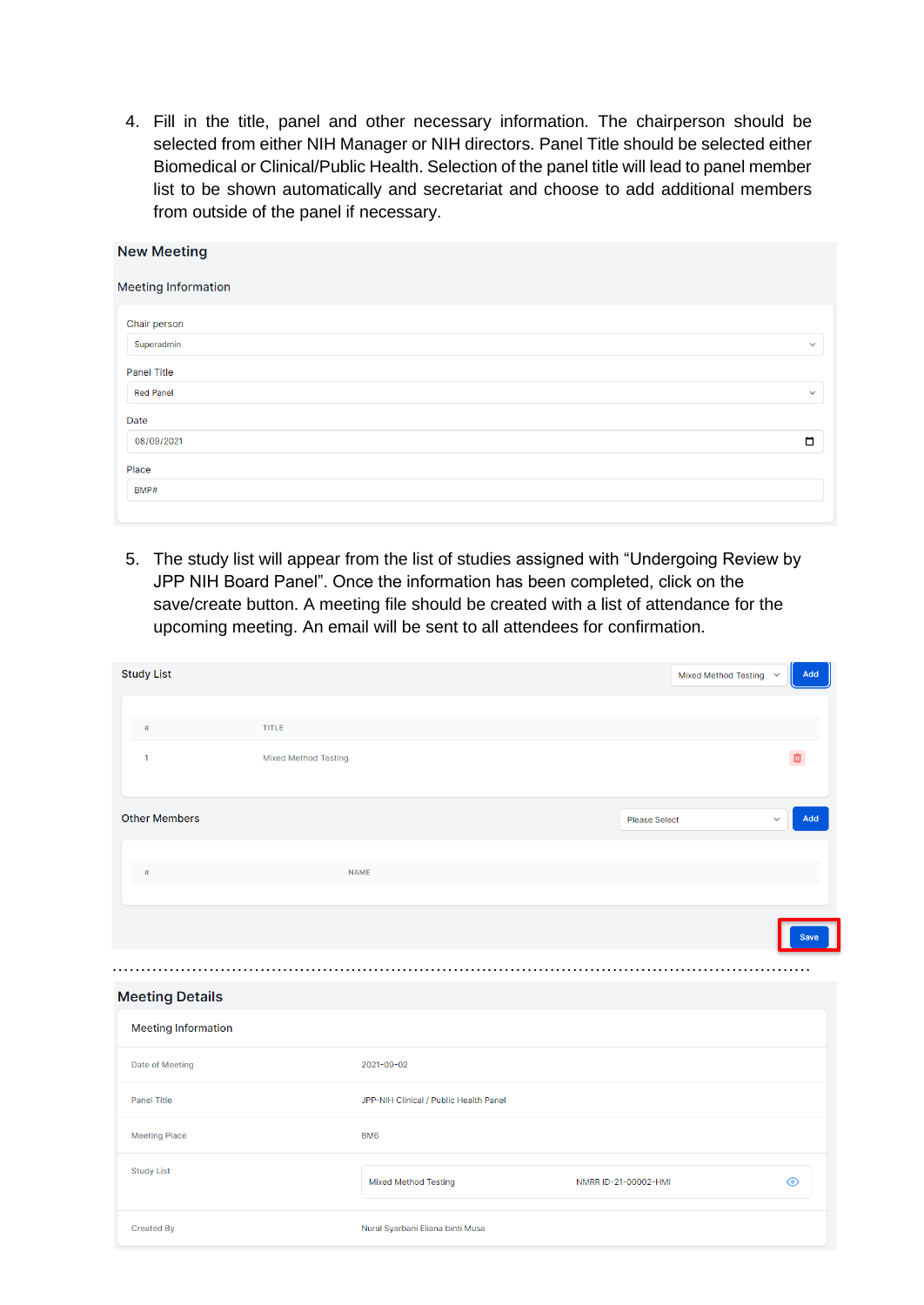**Attendance Details** 

| <b>NAME</b>                | <b>ROLE</b>          | <b>STATUS</b>            |                                                              |
|----------------------------|----------------------|--------------------------|--------------------------------------------------------------|
| Superadmin                 | <b>Chair Person</b>  | <b>Awaiting Response</b> | <b>Please Select</b><br>$\checkmark$<br><b>Please Select</b> |
| <b>Ahmad Ali Zainuddin</b> | <b>Panel Members</b> | <b>Awaiting Response</b> | Present<br>Absent<br><b>Figase Select</b>                    |
| <b>Lim Kuang Kuay</b>      | <b>Panel Members</b> | <b>Awaiting Response</b> | <b>Please Select</b><br>$\checkmark$                         |
| S.Asmaliza Ismail          | <b>Panel Members</b> | <b>Awaiting Response</b> | <b>Please Select</b><br>$\checkmark$                         |
| <b>LOW LEE LAN</b>         | <b>Panel Members</b> | <b>Awaiting Response</b> | <b>Please Select</b><br>$\checkmark$                         |
| Zulkarnain bin Abd Karim   | <b>Panel Members</b> | <b>Awaiting Response</b> | <b>Please Select</b><br>$\checkmark$                         |
| <b>Sondi Sararaks</b>      | <b>Panel Members</b> | <b>Awaiting Response</b> | <b>Please Select</b><br>$\checkmark$                         |

6. Secretariat may access the previous list and edit/ upload the

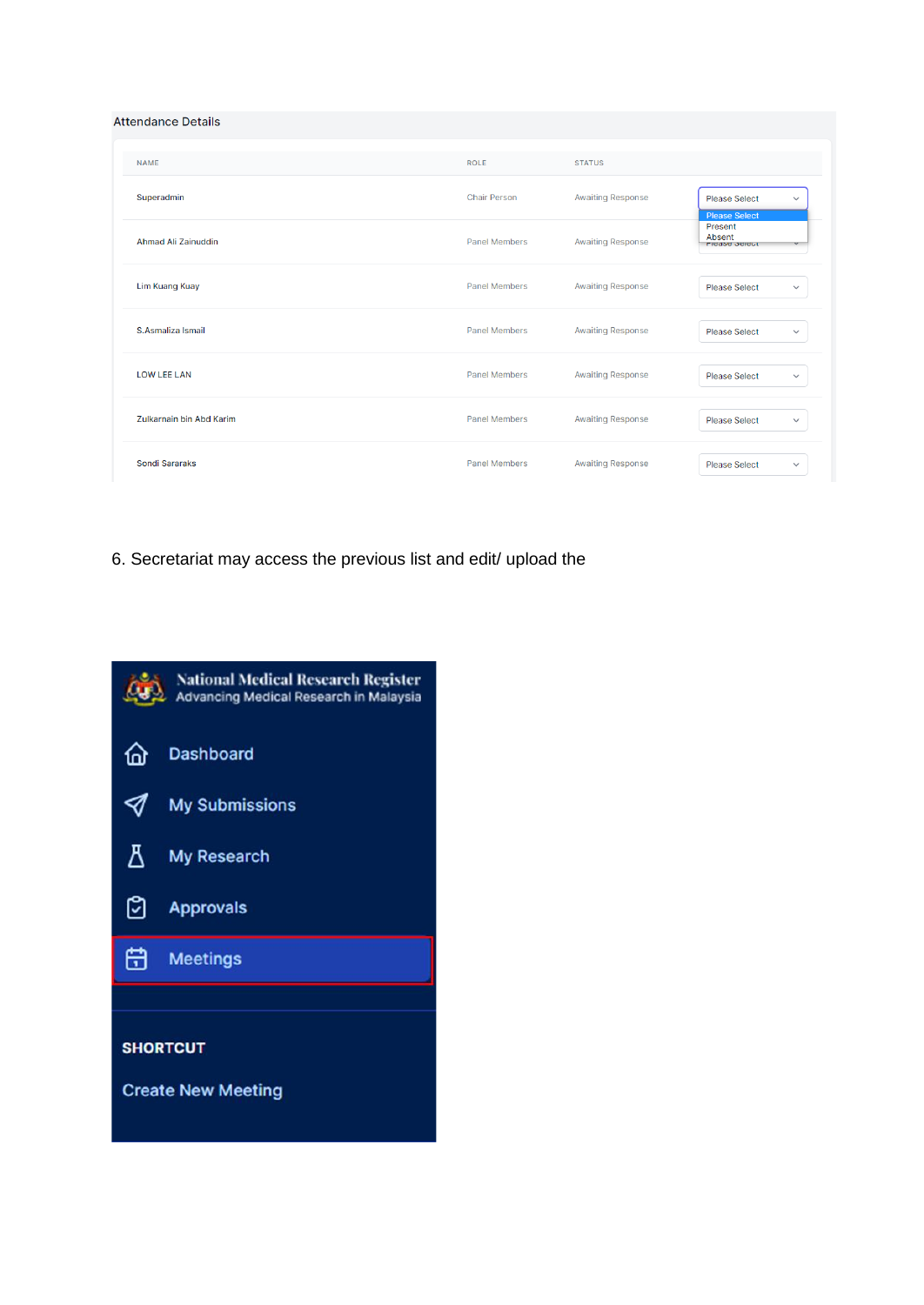7. If Attendees/ Panel members answer the attendance confirmation, his or her status will be shown at the secretariat display (selection will be dimmed indicating the attendee's selection to the meeting)

| <b>Meeting Details</b>     |                                        |                      |     |
|----------------------------|----------------------------------------|----------------------|-----|
| <b>Meeting Information</b> |                                        |                      |     |
| Date of Meeting            | 2021-09-02                             |                      |     |
| <b>Panel Title</b>         | JPP-NIH Clinical / Public Health Panel |                      |     |
| <b>Meeting Place</b>       | BM <sub>6</sub>                        |                      |     |
| <b>Study List</b>          | <b>Mixed Method Testing</b>            | NMRR ID-21-00002-HMI | ∄ ⊙ |
| <b>Created By</b>          | Nurul Syarbani Eliana binti Musa       |                      |     |

#### **Attendance Details**

| <b>NAME</b>           | <b>ROLE</b>          | <b>STATUS</b>            |                                      |
|-----------------------|----------------------|--------------------------|--------------------------------------|
| Superadmin            | <b>Chair Person</b>  | <b>Awaiting Response</b> | <b>Please Select</b><br>$\checkmark$ |
| Ahmad Ali Zainuddin   | <b>Panel Members</b> | Present                  | Present<br>$\checkmark$              |
| <b>Lim Kuang Kuay</b> | <b>Panel Members</b> | <b>Awaiting Response</b> | <b>Please Select</b><br>$\checkmark$ |